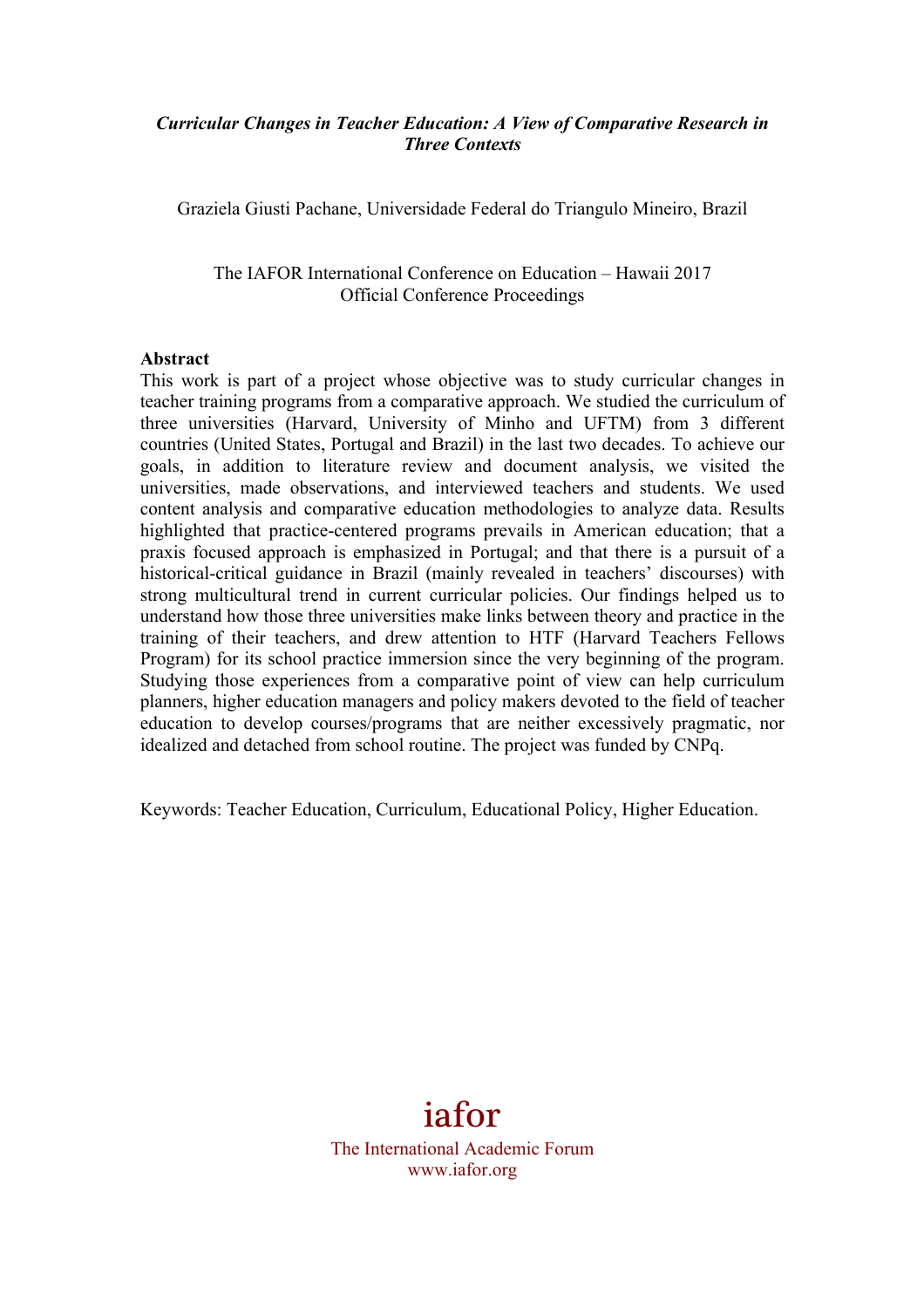#### **Introduction**

This paper is part of a project whose objective was to study curricular changes in teacher training programs from a comparative approach. Our focus was on the training of teachers for the specific contents of Basic Education (chemistry, biology, history, etc.). We studied the curriculum of three universities in the last 20 years: University of Minho in Portugal, Federal University of Triangulo Mineiro (UFTM) in Brazil, and Harvard in the United States.

The choice of those universities is not fortuitous. Harvard University is known worldwide for both the important contributions it has made to the advancement of scientific knowledge and the education of leaders, and the prospective look it always represents. For the purposes of this project, Harvard is also important for the regular processes of curricular changes it performs. Challenging programs such as the Teacher Education Program (TEP) were also reasons to have Harvard as one of the first choices in a study of the nature of the one proposed here.

Universities in Portugal had to undergo a series of changes resulting from the implementation of Bologna Process. In addition, the country maintains important historical ties with Brazil, including the language, which could be very important to identify possible transfers from the Bologna process philosophy to Brazilian universities. University of Minho studied these changes, building important critical references that, in addition to curriculum studies carried out there, offered significant contributions to this project.

UFTM, in 2007, started a process to create six licensures, whose pedagogical projects were based on the idea of a general and humanistic education cycle, followed by three years of specialization. These courses were created within the framework of a very specific public policy for federal public institutions, REUNI (Program to Support Restructuring and Expansion Plans of Federal Universities), which has been the object of strong criticism from researchers of higher education, as well as teachers and students.

Literature review involved texts about curriculum, educational reform, teacher education, comparative research, educational policy and history of education in the three countries we analyzed. In addition to literature review and document analysis, we visited the universities, made observations, interviewed teachers and students. We used content analysis (Bardin, 2008) and comparative education methodologies (Bray, M.; Adamson, B. & Mason, M., 2007; Manzon, 2008) to analyze data.

Our study was divided into four phases: a detailed analysis of each institution, accompanied by a corresponding bibliographic survey (a case study about teacher education in each institution / country), and a final phase of comparative analysis of teacher education policies and their impact on the three institutions / countries analyzed.

## **DATA ANALYSIS**

In this part, we analyze the three universities separately and after make a short synthesis of the main findings of our project.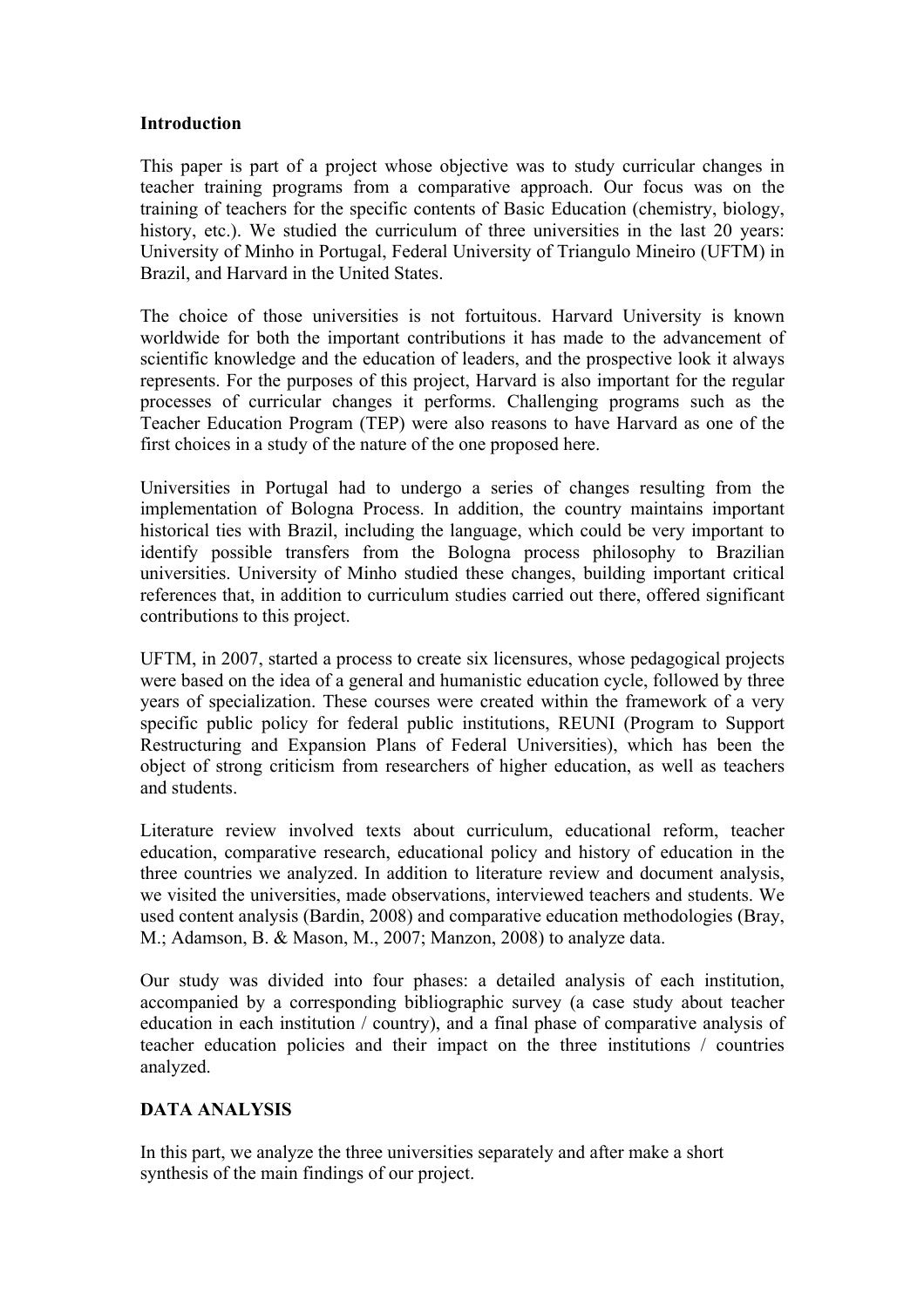## **UNIVERSITY OF MINHO – PORTUGAL**

The University of Minho (perhaps, all Portuguese universities) seek the integration between theoretical studies and pedagogical practice, in particular during the curricular internship of the masters' degree. Currently it takes only 6 months, and culminates in the elaboration of a final paper (thesis). After changes resulting from adjustments to Bologna Process, the internship consists mainly in observation of other teacher's practice. Trainees should focus on one aspect of the observed practice, which may include the suggestion and implementation of a project, and write about it based on the theory studied during the course. The paper is presented to an examination board at the end of the course.

It is important to remember that within the European Space of Higher Education, students graduate in a field of knowledge (3 years) and then, the training for teaching occurs only in masters' degree. It lasts 2 years and the internship takes place in the second year of the program. As the contact with the practice was reduced (internship used to last a whole year), professors affirmed in their interviews that they try to make a movement to articulate theory-practice-theory (the idea of *praxis)* all the time during their disciplines.

Those disciplines may vary, depending on each master's degree in teaching, but, in general, they are focused on teaching and teaching of specific contents (mathematics, history, chemistry, etc.); Curriculum and assessment; Developmental psychology; School as an organization; Educational technologies; Special education, and, more rarely, on disciplines of humanities (ethics, sociology, pedagogical thinking, etc.).

Our interviewees mentioned theoretical bases of Piaget and the principles of reflective thinking, reflective teacher (for example, Antonio Novoa) to inform their teacher education projects. Consequently, the idea of integration between theory and practice (and more specifically, the idea of *praxis)* should be fundamental in their teaching programs.

The curriculum of the undergraduate and masters courses are proposed by the Ministry of Education, generally in a centralized way, with some margin for autonomy, so universities can choose a few disciplines to compose their curriculum (for example, electives, etc.). According to our interviewees, opening or closing of courses are directly related to the employability of students, and the university has the autonomy to do so.

## **FEDERAL UNIVERSITY OF TRIANGULO MINEIRO – UFTM – BRAZIL**

In the Brazilian case study, we highlighted the experience of UFTM (Federal University of Triângulo Mineiro). Its licensure courses were created within REUNI, a federal project to increase the number of courses and institutions of higher education in the country, especially outside the main economic centers.

In Brazil, different from the other countries, teacher education is offered in undergraduate level (4 years course), in a licensure course that is offered along with the bachelor's degree. Students usually have a group of contents in the specific area of their choice (physics, geography, languages and literature, etc), disciplines related to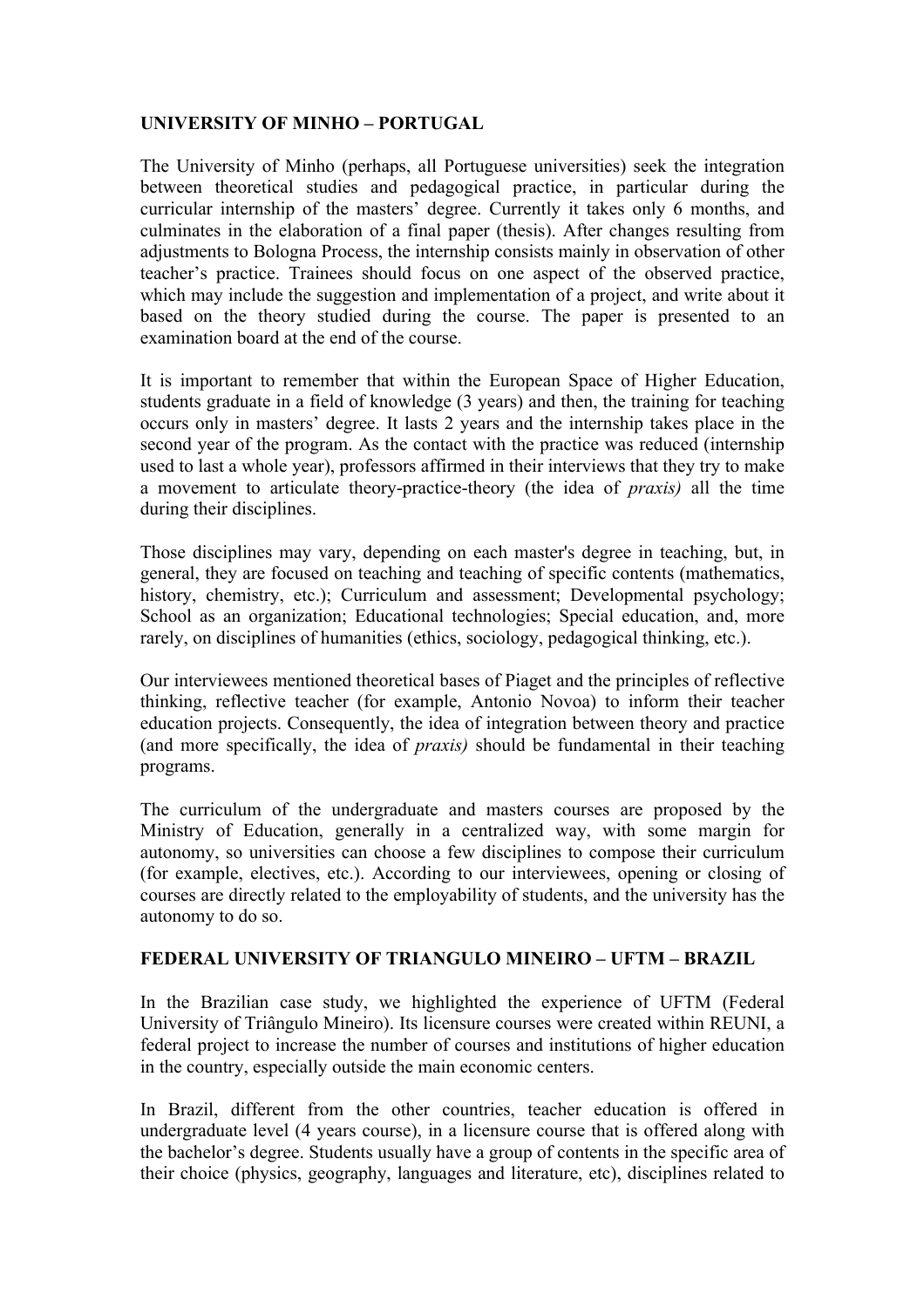teaching of these contents and disciplines related to the field of education and humanities (sociology, sociology of education, psychology, history of education, didactics, politics of education, etc). There are a few mandatory components (Brazilian sign language, internship, and others that vary, depending on government decisions), and some established amount of hours for certain groups of components, but universities have flexibility to choose the disciplines to offer.

Those courses of UFTM had special characteristics. One of them was the attempt to implant a one year *Common Cycle*, with emphasis on a humanistic, interdisciplinary education, without initial division between courses. This project presented, according to their pedagogical projects, proposals inspired by international experiences.

After less than 6 years of the beginning of this proposal, Common Cycle was extinguished and each course followed its way, in a very traditional manner. According to our interviewees, UFTM was not able to accomplish neither the attempt of a humanistic and interdisciplinary education nor a better association between theory and practice during the courses.

The same problem is common in other undergraduate courses of the country (Pachane & Domiciano, 2012). Except for some specific successful experiences conducted by one or another teacher individually, a national program called PIBID (Institutional Program for Teaching Initiation) has been highlighted as the privileged space that facilitates effective articulation between theory and practice in the education of future teachers.

In general, teacher education courses in Brazil are more theoretical, with emphasis on the basic areas and research, with a historical separation between theory and practice. Those problems were mentioned not only by our interviewees but also in the literature about the theme.

There are different sources of theory influences in Brazilian education, from multicultural to traditional technocratic approaches, both in policies and practices. The discourses of teachers, students and in curricular documents, for example the pedagogical projects of courses, socio-historical approach frequently appears. Dermeval Saviani is one intellectual of education that is mentioned a lot, as a reference in the field, as well as Paulo Freire. Their conceptions are considered as a kind of ideal to be followed, but in the daily life of students, they mentioned to feel a more traditional and conservative practice in the classrooms.

Brazilian educational policies are now passing through a series of changes and the future of teacher education, as well as the future of education, is still very unclear for us. As examples, we can mention the fact that High School curriculum changed recently and those changes were object of strong criticism from entirely society. Parameters for teacher training are about to change too. There are projects of law prohibiting the discussion of themes like religion education or sexual education at school. The study of humanities, ethnical themes and social matters in general is about to be abolished in Basic Education. There are proposals of laws to arrest teachers who express opinions considered ideological or tendentious (especially in political terms) in the classroom. Thus, in this context, the orientation of education and teachers' education is still not clear for us.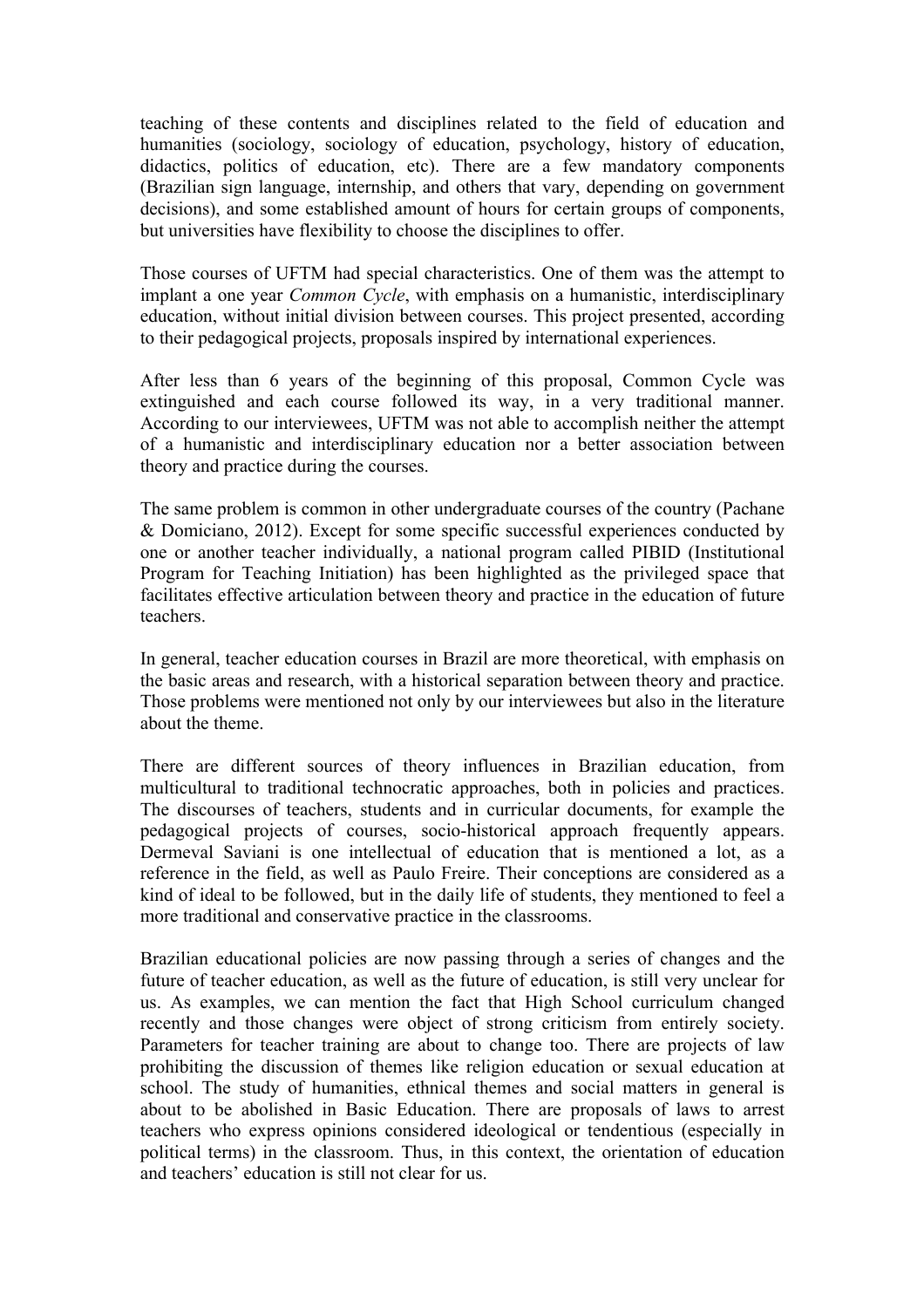### **HARVARD GRADUATE SCHOOL OF EDUCATION - HARVARD UNIVERSITY – USA**

We can consider American experiences as a counterpoint to the densely theoretical models of teacher training programs we have studied up to here. They are strongly dedicated to practice, to classroom daily matters and to the solution of the quotidian problems of the school and its surroundings. For this reason, they are considered among the most pragmatic models of teacher training and analyzers identify connections with ideas of John Dewey in American Educational Programs.

In the US, different levels of teacher shortage cause different levels of requirement for admission into the teaching profession in each state, and as consequence, the existence of a wide diversity of training programs. From distance education in short term courses to doctorate level programs, USA live with the need to administrate a very complex system, where the most important pre-requisite for becoming a teacher is passing an examination.

This license is valid for a period of 5 years and needs to be renewed. Some categories can have only his first initial license, which can be renewed for another 5 years. Others can have the professional license. Usually the license obtained in one state is valid in a group of others, but there is no national license.

The state of Massachusetts has programs at various levels, from Teach for America, which practically works with lay teachers, to postgraduate programs. Harvard has undergraduate training programs (UTEP) and two graduate (TEP and HTF) degrees. Teacher training at Harvard is closer to projects such as PIBID than to regular undergraduate programs in Brazil. This openness to adjustment makes it possible for curricula to be changed at any time when necessary, being attentive not only to legislation and the training needs of students, but also to the local needs of states and schools.

The Undergraduate Teacher Education Program (UTEP, available electronically at http://utep.fas.harvard.edu/icb/icb.do) is held at the college in its final years, and is considered as a pre-graduation. The HTF (Harvard Teacher Fellow http://www.gse.harvard.edu/htf) is the university's latest program and may replace the Teacher Education Program (TEP, http: //www.gse.harvard. Edu / masters / tep).

In this program, the hours of courses are not taken by subjects (generally 4 or 5), and the programs are relatively short (1 year or 1 year and a half). The emphasis is on the teaching methodology of a specific subject, which is somewhat similar to what we observe in Europe. There are courses in mathematics, social studies/history, English and science. They are very attentive to issues of multiculturalism and the psychological characteristics of adolescence, focusing on classroom conflicts, schools' relationship with the community, students' interests and needs.

When we conducted this research, HTF was about to start. The program was planned to begin with a spring semester course and monitored teaching at the Cambridge Harvard Summer Academy (CHSA) at the end of college last semester. Participants then have a further academic year of internship at partner schools across the country. In this period, they have reduced working hours in order to continue their studies and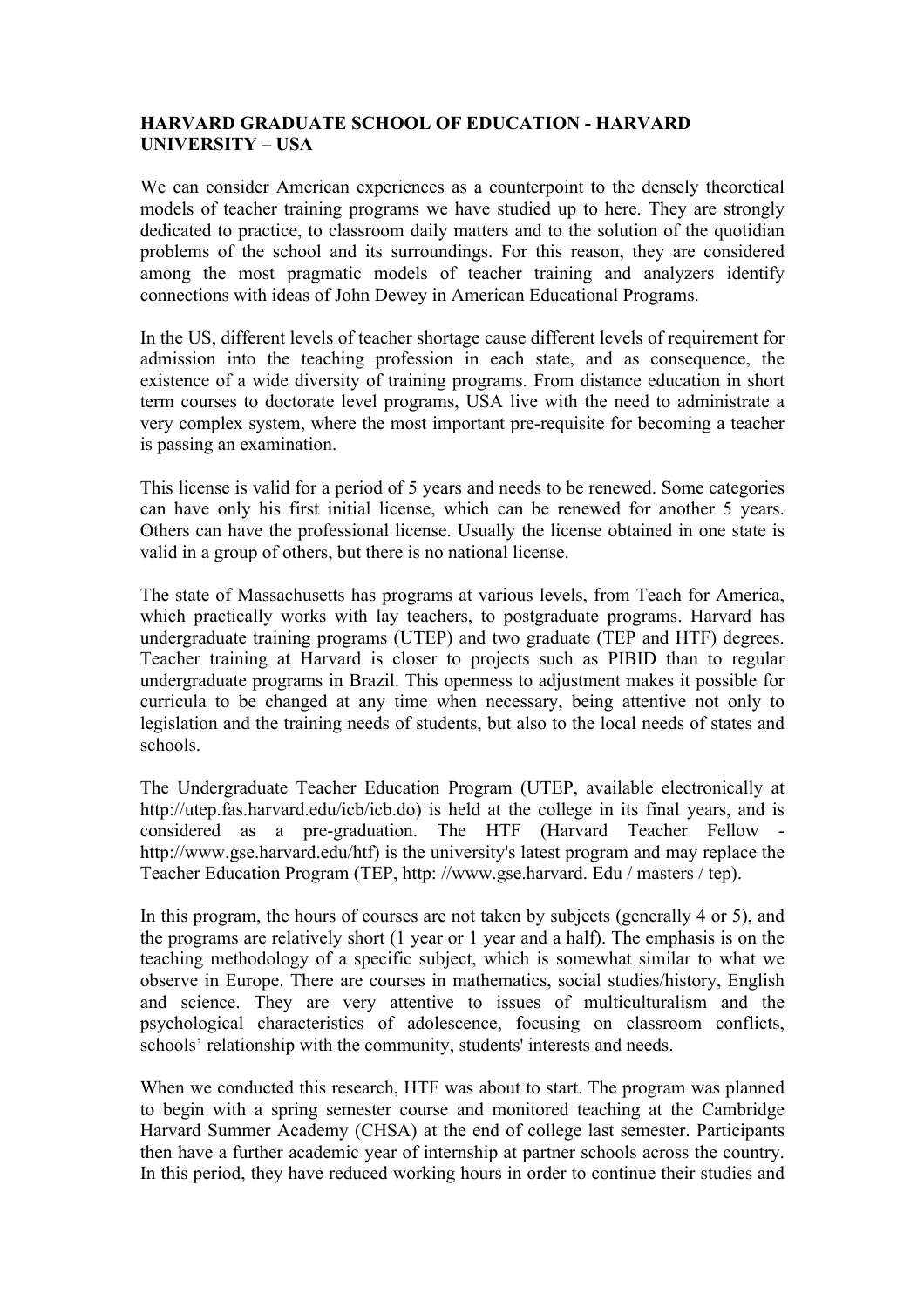additional training sessions offered by faculty. Such moments are online courses or videoconferencing meetings. Students then return to campus to complete the program with one more course and another monitored teaching period at CHSA in the following summer. At the end of this period, they may receive their initial teaching license, provided if they pass the required examinations.

Anyone who wishes can stay and have more disciplines, qualifying for the master's degree at the end of the following summer. Those who integrate full-time teaching (preferably in the same school where they did the internship) will continue to receive orientation and distance training for the first two years of their careers.

Summing it up, students perform the oriented practice from the first semester of their training, concomitantly to the disciplines. Then, they stay another year and a half on the program (one of which working in a public school), and continue to receive support from teachers for 2 years after the program ends. As an incentive, HTF is fee free, students receive a salary for their work as teachers and with the accomplishment of another 2 or 3 disciplines (only these are paid), they receive the master's degree.

It is important to note that in the US there is no expectation that students will teach for the rest of their lives. Teaching is generally understood as a moment in one's life, which may last a few years, or be the transition to another career or to retirement. Teaching in basic education is also understood as a quite exhausting profession. This way, the follow-up in the initial years of HTF has the intention to avoid the "clash of reality" of the beginning teachers and to make them stay longer - and with less frustration - in the teaching activity. We may say it attempts to avoid (early) evasion of the profession, to improve the quality of teaching work and to minimize burnout.

HTF and TEP have somewhat different structures. After the concomitant offer of both, evaluations will be carried out to show which program is most appropriate, whether both should remain, whether they should be agglutinated and undergo improvements, etc.

## **Conclusion**

Results allowed us to reflect about professional identity of teachers, teachers' knowledge, competences and teaching profession. It opens possibilities of discussions with renowned Brazilian and foreign authors (such as Tardif, Perrenoud, Garrido, Pimenta and Brzezinski), and, in particular with the work of Suze Scalcon (2011).

"What a teacher should know" and "who he or she should be" are fundamental questions for the curriculum. They refer to the conceptions that direct the policies and practices of teacher education in each country, and that we briefly presented here.

Regarding international transfers between countries, there are indicators that globalization and international competition influence the three institutions. The economic bias appears strongly in some Brazilian policies and in the Bologna Process.

As shown before, we did not find common tendencies in teacher training theoretical orientations in the analyzed countries. Brazil, as Lima, Azevedo & Catani point out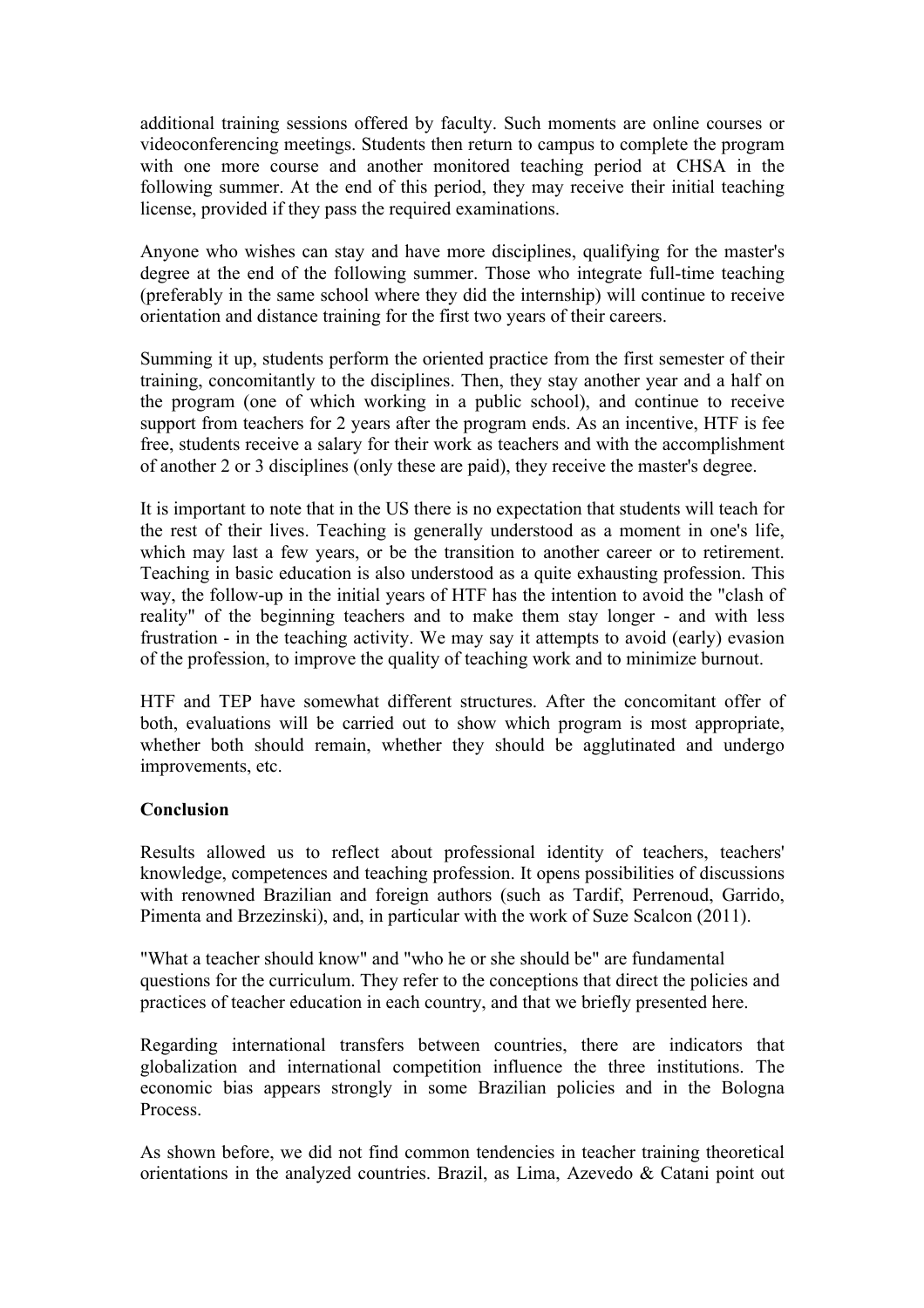(2008), oscillates between dialoguing with the international system, reacting to it or being a shy mix of Harvard and Bologna.

In Europe, Bologna Process pushes for post-graduation the only formative exit for basic education teachers, in the United States there seems to be, paradoxically, a movement towards teacher no need of specific specialization. This tendency may occur because of a lack of teachers in some regions.

With regard to local decisions on curriculum, the commitment of teachers' trainers to basic education is one of the main factors for the effective training of future teachers also committed to quality of education. If in the daily routine in their classes, professors focus the attention of students and directs them, for instance, to research methodology and motivate them only to go to doctorate, it is clear they won´t leave university with the desire to work at basic schools.

It calls our attention to the importance of the recruitment of teachers' educators, the existence of institutional commitment to the process of teachers' education (if not regional or national) and of the involvement of community in the construction of the pedagogical plans of the courses.

Those are some of the conclusions of our research. We hope our study can help on the expansion of knowledge and reflections about teacher education, especially to a better articulation between theory and practice in teacher training programs, among many other factors that still need our attention worldwide.

#### **Acknowledgements**

I would like to thank CNPq for the financial support of the research. Prof. Jon Star, from Harvard Graduate School of Education, Prof. José Carlos Morgado, from Education School of Universidade do Minho, who made my visit to those universities possible. I thank the people who supported my research work, Jaqueline Zago, Bruna Vitorino, Maria Aparecida Silva. I would like to thank my family, friends and, extremely important for this paper, all the other professors, teachers and students who took part in my research, but whose names must remain omitted because of resolutions of Ethics Board.